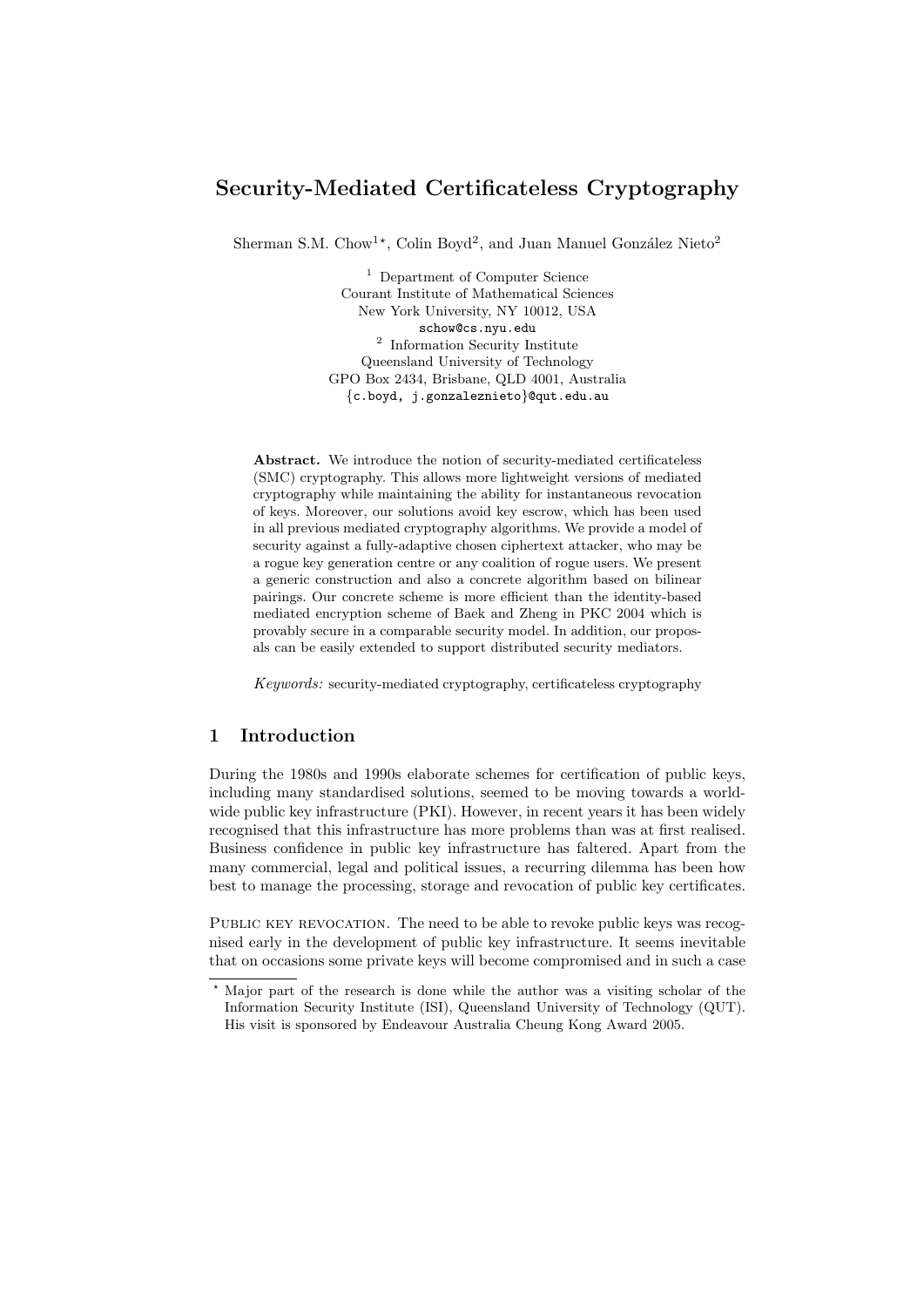it is no longer safe to use the corresponding public key. Initial solutions relied on certificate revocation lists (CRLs) similar to the idea of black lists for credit cards. The difficulty of managing CRLs has led to alternative revocation solutions [7, 12], many of which rely on some on-line checking. As modern networks become more widely available and reliable, use of on-line servers becomes much more realistic than it was several years ago.

Mediated cryptography was designed by Boneh, Ding and Tsudik [7] as a method to allow immediate revocation of public keys. They suggest that such a scheme is particularly useful in government, corporate or military environments, where there may be an unexpected and immediate requirement to revoke a key when a user suspects key compromise, or when a user is removed from a position of authority. Previous revocation techniques cannot satisfy this requirement. The basic idea of mediated cryptography is to use an on-line mediator for every transaction. This on-line mediator is referred to as a SEM (SEcurity Mediator) since it provides a control of security capabilities. If the SEM does not cooperate then no transactions with the public key are possible any longer. Once the SEM is notified that a user's key is to be revoked its use can be immediately stopped.

IDENTITY-BASED CRYPTOGRAPHY. Many recent research proposals have focussed on developing public key systems that avoid the use of certificates altogether. The impetus for this trend has largely come from the realisation that the use of pairings on elliptic curves opens up many new options that were not available before. The primary step in this direction was taken by Boneh and Franklin [8] who showed that identity-based cryptography could be practically achieved through use of pairings. Instead of using public keys and certificates, any identity string can take the place of both. Anyone can encrypt a message intended for the entity described by the identity string.

Identity-based cryptography does not solve the revocation problem. Indeed, in some sense it can be argued to make the situation worse since how can a person revoke his own identity? A pragmatic way to deal with this problem is to notice that the identity string can include any additional information, including a validity period. To manage revocation in identity-based cryptosystems, short validity periods may be encoded into the identity string. However, this does not fit an environment where immediate revocation may be required. Ding and Tsudik [10] therefore proposed a combined scheme providing both identity-based key and security-mediated feature.

Escrow problem. A major drawback of all identity-based and security-mediated cryptosystems so far proposed is that they require a trusted third party to generate keys for all entities. This is widely known as the *escrow problem*. Absolute trust is placed in the third party, who could decrypt any message or sign on behalf of any entity. Partial solutions have been proposed to the escrow problem, particularly by distributing the power of the third party over several entities. The problem is present in a particularly acute way in Ding and Tsudik's identitybased mediated cryptography; compromise of the SEM gives away all messages ever encrypted for every party.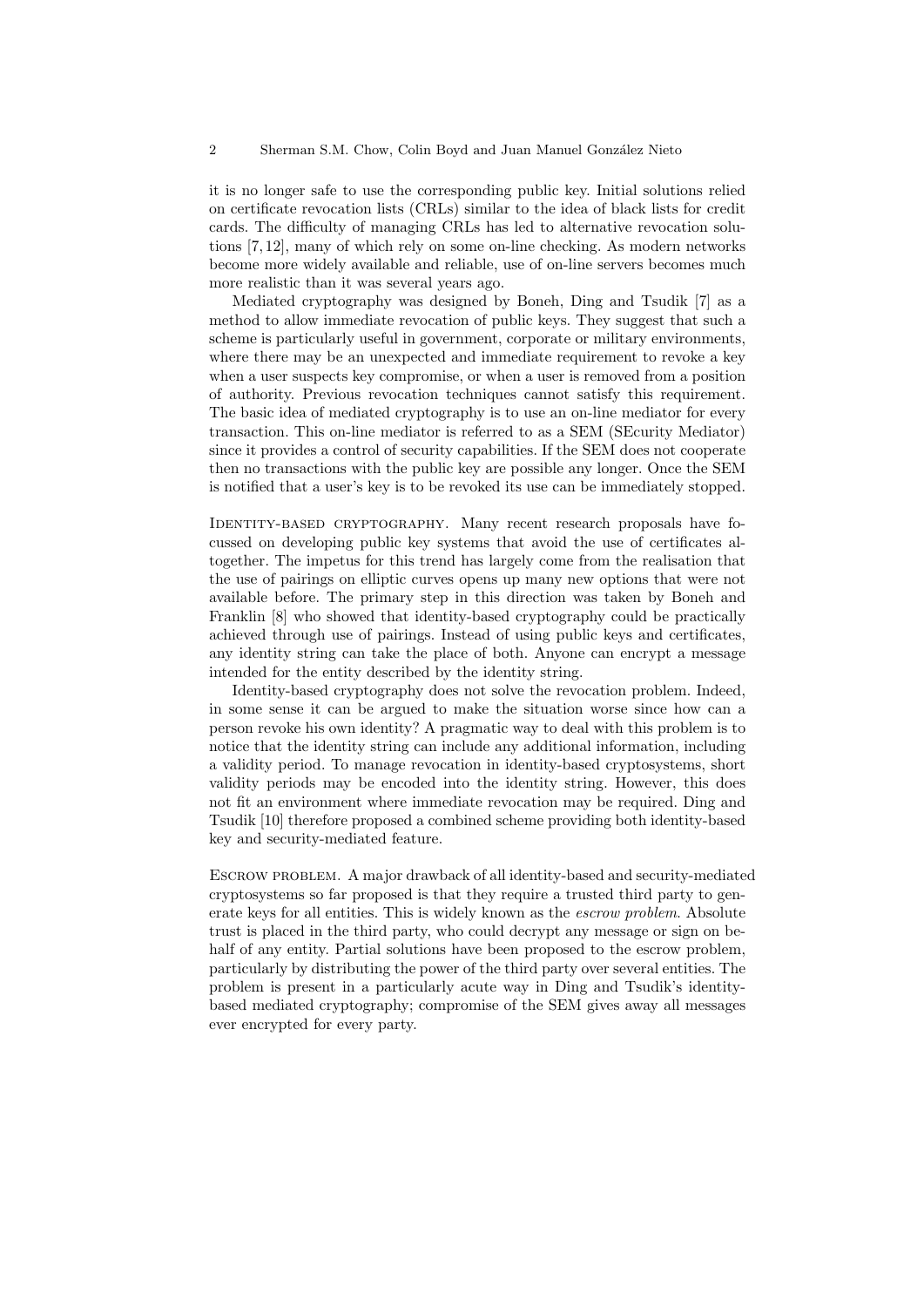Recently there have been schemes proposed to overcome the escrow problem in a more complete way. Certificateless cryptography proposed by Al-Riyami and Paterson [2] is a hybrid between identity-based schemes and traditional schemes using public key certificates. Entities have public keys but they do not have certificates. Instead the identity string is used to ensure that only the correct entity can be in possession of the private key corresponding to the public key. The scheme is attractive, but does not address how to provide instant revocation when desired. This is the problem that we solve in this paper.

CONTRIBUTIONS. We introduce the notion of Security-Mediated Certificateless (SMC) cryptography. The major properties that the proposed notion achieve are:

- no certificates are used (in contrast with PKI-based schemes).
- user private keys are not escrowed (in contrast with identity-based schemes).
- instant revocation is provided (in contrast with certificateless schemes).

No previously proposed cryptosystem can provide all these properties together. We first provide a generic construction for security-mediated certificateless encryption. Then we provide a concrete scheme for security-mediated certificateless encryption with better efficiency (and also signature schemes) based on pairings. Security proof in the random oracle model is given. Our concrete scheme has the following properties:

- it is secure in a powerful security model against a fully adaptive rogue key generation centre, or any coalition of fully adaptive rogue users, which can replace the public key of any user and ask for decryption oracle queries even when the public key is replaced.
- it is more efficient<sup>3</sup> than the known identity-based mediated scheme in a similar security model.
- it can be extended to support distributed SEMs, essential for availability.

PAPER STRUCTURE. In the following section we compare related proposals' properties with our proposal. Section 3 discusses the building blocks used by our proposals. The security model for our proposed notion of security-mediated certificateless encryption is discussed in Section 4. Section 5 details our generic construction. In Section 6 a concrete scheme from pairings achieving a higher efficiency than the generic construction is proposed. Finally we conclude our work and discuss some future work of SMC cryptography.

# 2 Related Work

Our new cryptographic model has strong similarities to a number of previous proposals. It is important to understand our contribution in the context of this previous work. Before discussing each of these in turn we consider a number of prominent features which can be used to differentiate the various models.

 $3$  Our concrete scheme is not a trivial extension from existing identity-based medicated scheme and existing certificateless public key encryption scheme.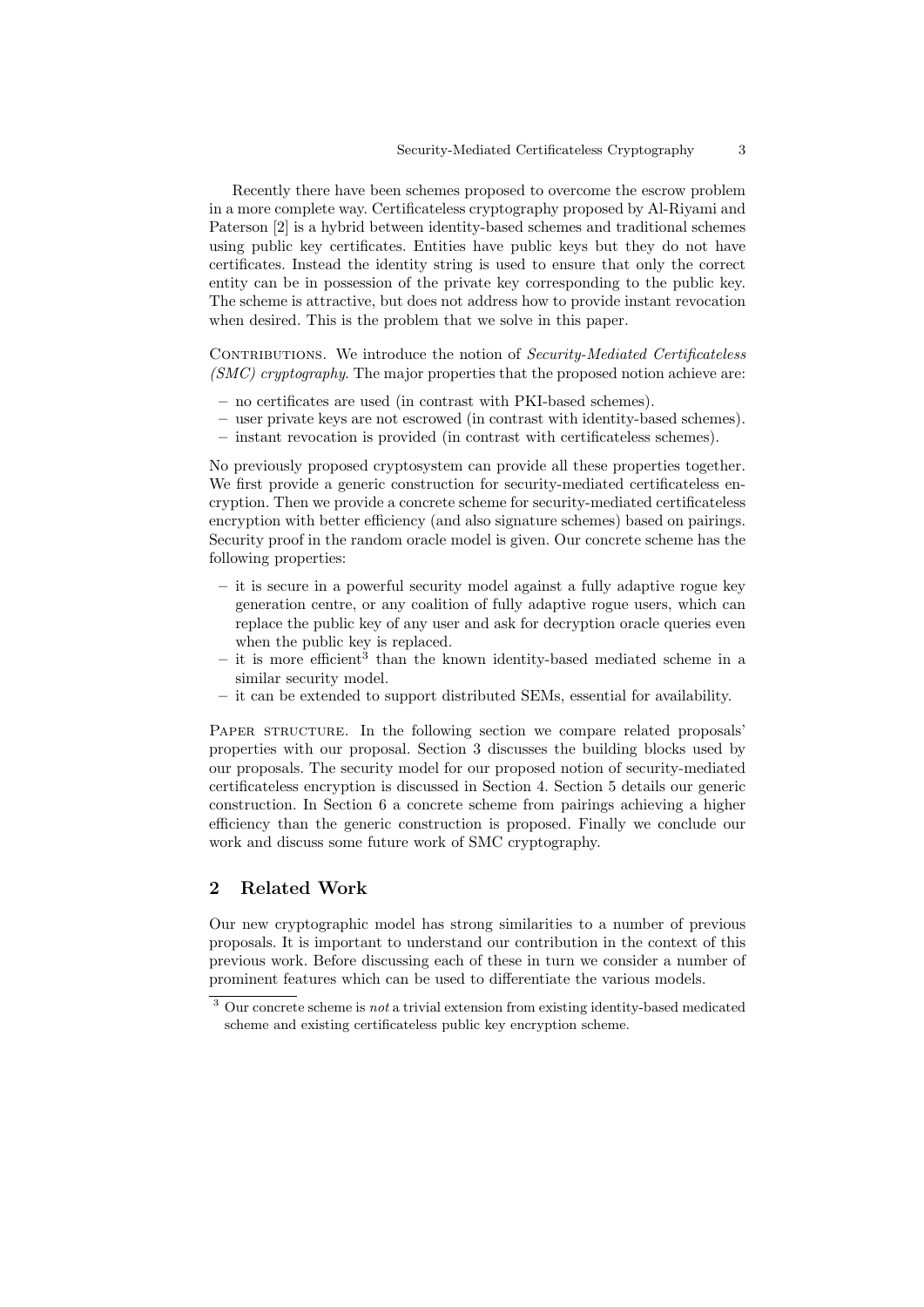- 4 Sherman S.M. Chow, Colin Boyd and Juan Manuel González Nieto
- **SEM free.** We use this term to indicate that a scheme does not use a security mediator. Generally we may regard this feature as an advantage.
- Predefined keys. In traditional public key systems, public and private keys generally need to be generated together. An attractive feature of identitybased and related schemes is that encryption can be done before the corresponding private key has been generated. As discussed in [2], this allows "cryptographic work-flow", such that one must satisfy some condition in order to perform a certain cryptographic function (e.g. encryption). We say a system has predefined keys if part of the key can be predefined, which is sufficient for the interesting applications based on control of work-flow.
- Instant revoke. As already discussed, in some applications it is important to have the feature to instantly revoke public keys.
- Escrow free. Escrow freeness means the user's secret is not (completely) computable by a certain party other than the user. As discussed previously, identity-based cryptography and some related schemes do not achieve this property since they require some (possibly distributed) third party to compute all entities' secrets. The scheme in [7] is also not escrow free since the private key is not generated by the user (a single party generates the RSA modulus for all users).
- Implicit certificates. Explicit certificates are required for conventional public key systems. We say that a scheme has *implicit certificates* if there is no need for users of public keys (e.g. the sender of the message being encrypted) to use an explicit certified string. An implication is that there is no need for on-line verification of certificates. Another advantage of implicit certificates is a saving in storage and bandwidth.

We will consider the relevant previous work next in the context of these important features. Table 1 summarises which schemes provide which features. Notice that no scheme can satisfy all features at once, and therefore our securitymediated certificateless cryptography can be considered as a new compromise between the various desirable features.

|                                    |      | $\mathcal{L}$ |         |      | 1111011010   |
|------------------------------------|------|---------------|---------|------|--------------|
|                                    | Free | Keys          | Revokel | Free | Certificates |
| Identity-based (ID-based) [8]      |      |               |         |      |              |
| Certificateless [2]                |      |               |         |      |              |
| Certificate-based [12]             |      |               |         |      |              |
| Security-mediated [7]              |      |               |         |      |              |
| ID-based security-mediated [10,16] | x    |               |         |      |              |
| Security-mediated Certificateless  | ×    |               |         |      |              |
| <b>m</b> 1 1<br><sub>D</sub>       |      |               | $\cdot$ |      |              |

 $S$ EM  $D_{mod}$   $G_{mod}$  Instant  $E_{conc}$  Implicit

Table 1. Properties of related paradigms

CERTIFICATELESS CRYPTOGRAPHY. Al-Riyami and Paterson [2] proved that their encryption scheme provides a strong form of chosen ciphertext security. They also provide a key agreement protocol, and a hierarchical encryption scheme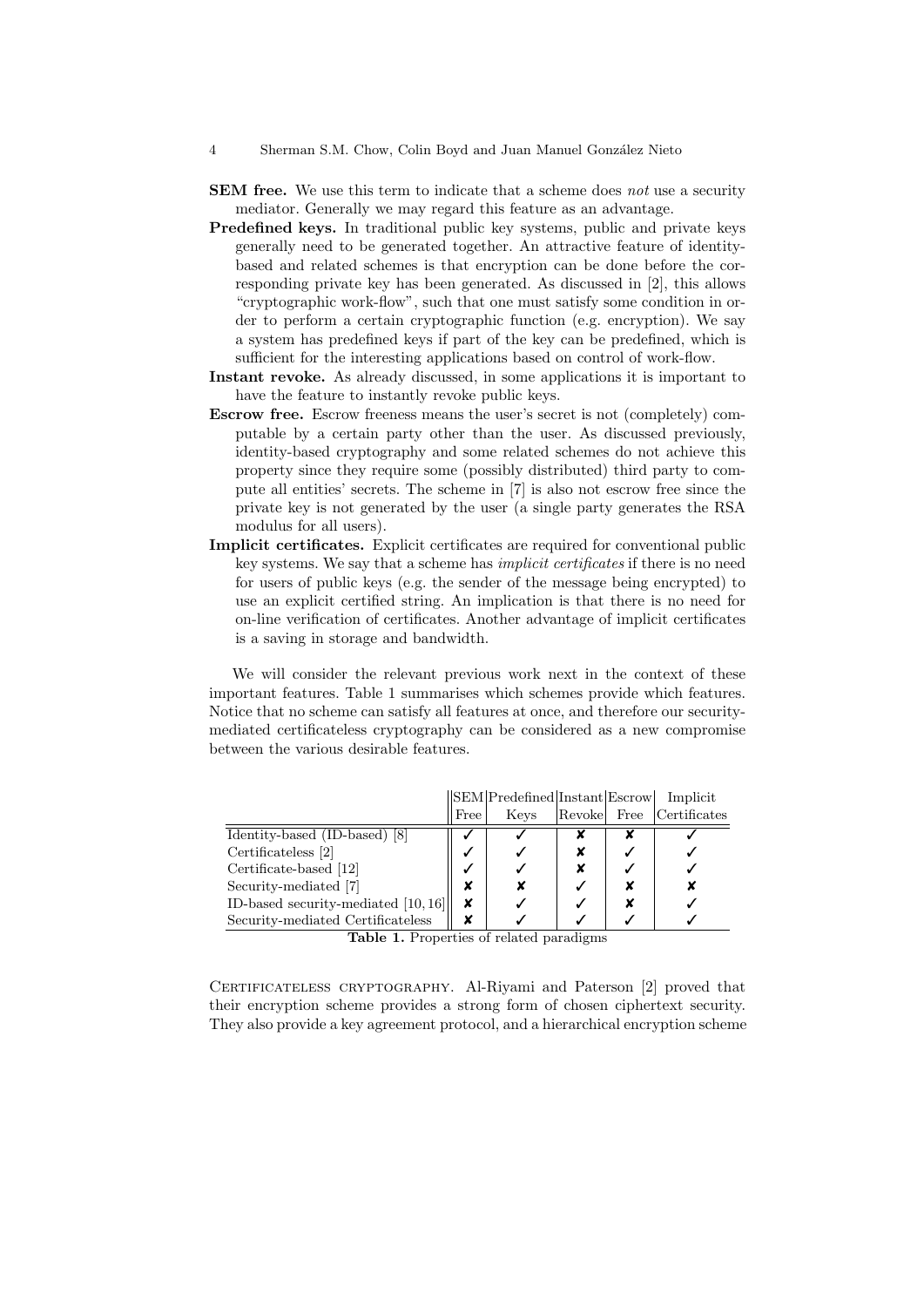in the same model, although none of these extras comes with a formal security analysis. The signature scheme they proposed is later found to be insecure by [14]. More efficient constructions of certificateless public key encryption were proposed subsequently [1,3,9,18]. The improved encryption scheme by Al-Riyami and Paterson [3] is broken and fixed by Zhang and Feng [21].

It is possible to extend certificateless public key encryption (CL-PKE) to a security-mediated one which entails keeping the public key constant while requiring the encryption algorithm to append a changing information such as the current time period to the identifier of the recipient. The corresponding partial private key can then be issued instead of the partial decryption as used in our scheme. This has similar interaction to our scheme. However, an important limitation of this solution is that the key generation centre needs to remain virtually permanently on-line. The point is that the master secret is needed for the creation of a huge number of partial private keys associated with the fine-grained time intervals. Moreover, this requires every sender to know what "changing information" should be used for each recipient every time, which is not a trivial assumption. In contrast, the mediators in our scheme do not use the master secret and so compromise of one mediator does not affect other mediators or the master secret. Besides, the identifier in our scheme remains unchanged.

The PhD thesis of Al-Riyami [1, Section 4.6.1] suggested a way to provide revocation in certificateless cryptography which entails changing the private key (and hence the public key) of the system at regular time intervals. The encryption algorithm must then retrieve the latest system parameters. Again, an important limitation of this solution is that the key generation centre needs to go on-line at the start of each time period. We also remark that Al-Riyami provides no formal model or proof for such a scenario.

DISTRIBUTED SEM. In any security-mediated schemes, every decryption must involve the help of an on-line SEM, distributing SEM-key across multiple SEMs is essential to ensure availability. Distributing duplicated copies of SEM-key may not be desirable since it introduces more sites for attacker to compromise. One of the standard solutions is to apply threshold cryptography to distribute the SEMkey. In [20], apart from assigning one of the SEMs to hold the original SEM-key, the SEM-key is replicated in the form of a number of shares across multiple SEMs. However, their solution have not considered obtaining partial token from the SEMs holding a share of the SEM-key. Instead, once the initial SEM (holding the original SEM-key) is temporary unavailable, SEM-key migration occurs. The SEM-key is reconstructed from the shares, resulting in an extra copy of a SEMkey. We will show how distributing of SEM-keys is possible for all our proposal.

# 3 Preliminaries

We review some general notions about public key encryption, one-time signature and identity-based encryption, which will be used in our generic construction. The cryptographic primitive used by our concrete scheme will also be discussed.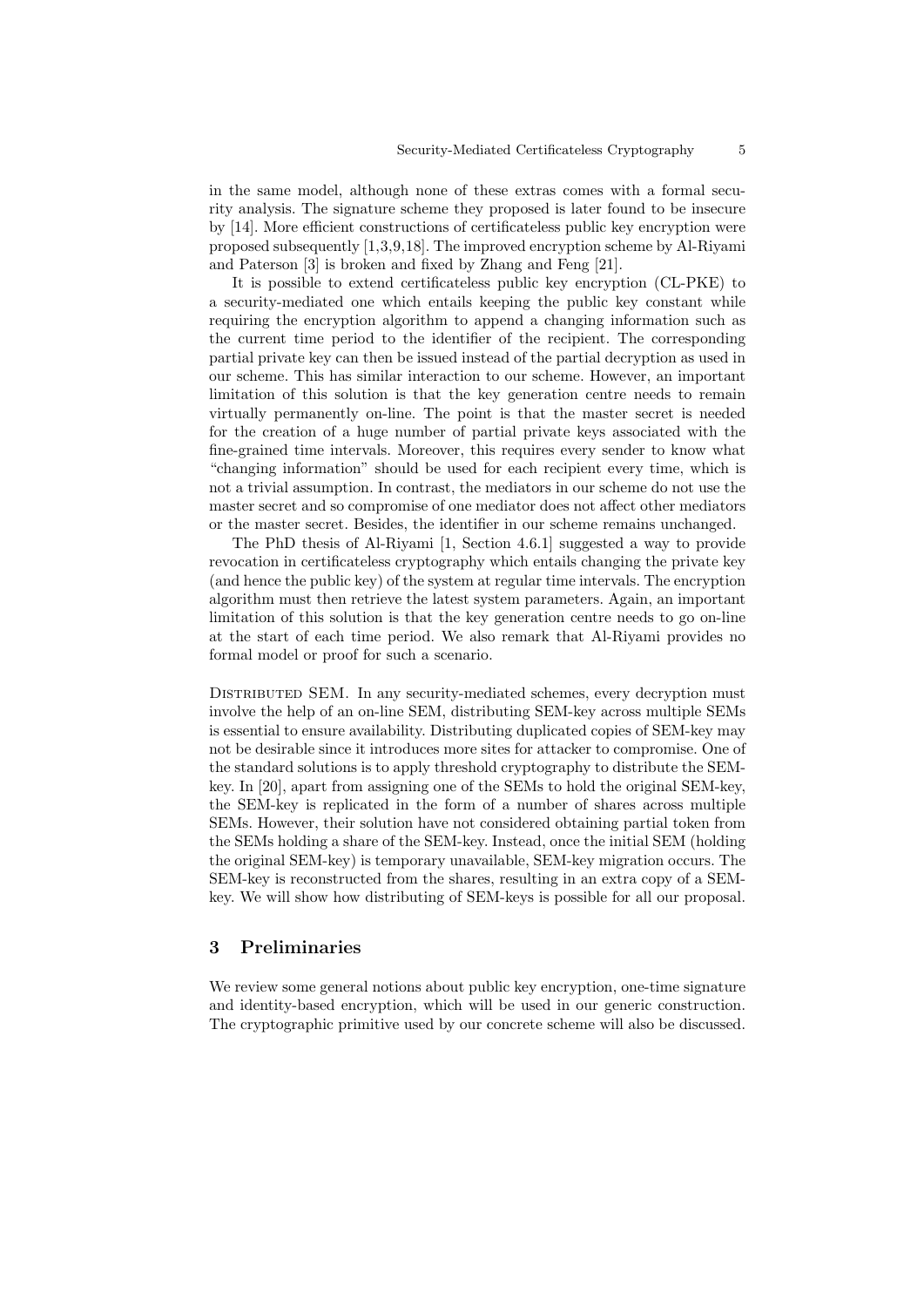#### 3.1 Public key encryption

Let  $PKE = (PKE.Gen, PKEEnc, PKEDec)$  be a (standard) public key encryption scheme consists of the key generation algorithm PKE.Gen, the encryption algorithm PKE.Enc and the decryption algorithm PKE.Dec. PKE.Gen takes as an input security parameter  $1^k$  and outputs a encryption/decryption key pair (EK, DK). PKE. Enc is a randomized algorithm taking EK, a label  $\ell$  and a message m as input, outputs a ciphertext  $C$ . PKE.Dec is a deterministic algorithm taking DK, a ciphertext C and a label  $\ell$ , outputs a message m or  $\perp$  if C is invalid. We require  $\mathcal E$  to be correct, i.e. PKE.Dec $_{\mathsf{DK}}^{\ell}(\mathsf{PKE}.\mathsf{Enc}^{\ell}_{\mathsf{EK}}(m)) = m$  for all message m and for all (EK, DK) generated by PKE. Gen. We also require  $PKE$  to be secure against adaptive chosen ciphertext attack, adapted to deal with labels [19].

### 3.2 One-time signature

Let  $\mathcal{S} = (S\zeta)$  Sig,  $Vf\gamma$  be a public key signature scheme consists of the key generation algorithm SGen, the signing algorithm Sig and the verification algorithm Vfy. SGen takes as an input security parameter  $1^k$  and outputs a signing/verification key pair (SK, VK). Sig takes SK and a message  $m$  as input, outputs a signature  $\sigma$ . Vfy is a deterministic algorithm taking VK, a message m and a signature  $\sigma$ , outputs  $\top$  or  $\bot$  depending whether the signature is valid.  $\mathcal S$ should be correct such that  $Vf_{V\vee K}(Sig_{SK}(m)) = \top$  for all message m and for all  $(SK, VK)$  generated by SGen. For security, we assume S is strongly unforgeable (cannot create a new valid signature even for previously-signed messages) under adaptive chosen-message attacks. We refer one-time signature schemes as a class of signature schemes with a slightly modified security model that an adversary can only request a signature on a single message.

### 3.3 Identity-based encryption

In 1984, Shamir [17] introduced the idea of identity-based cryptosystem. An identity-based encryption  $\mathcal{IBE}$  consists of four algorithms: IBE.Set, IBE.Gen, IBE.Enc and IBE.Dec. In essence, IBE.Set takes as an input security parameter  $1^k$ , outputs common public parameters params and master secret masterkey. For simplicity we omit the inclusion of params in the description of the remaining algorithm. IBE.Gen takes user's identity ID, and master-key as input and generates the private key  $D_{\text{ID}}$  for each user; IBE. Enc produces the ciphertext  $C$  by taking the recipient's identity  $ID$ , and the message  $m$  as input. Finally, IBE.Dec recovers the original message by taking the recipient's private key  $D_{ID}$ , and the ciphertext C as input. We require the scheme to be correct, i.e. IBE.Dec<sub>Din</sub>(IBE.Enc<sub>ID</sub> $(m)$ ) = m for all messages m and all ID such that  $D_{ID} = IBE.Gen<sub>master-key</sub>(ID).$  We assume  $IBE$  is secure against chosen-ciphertextand-identity attack. By chosen-identity attack we mean the adversary can ask for the private key of any chosen identities except the one in the challenge.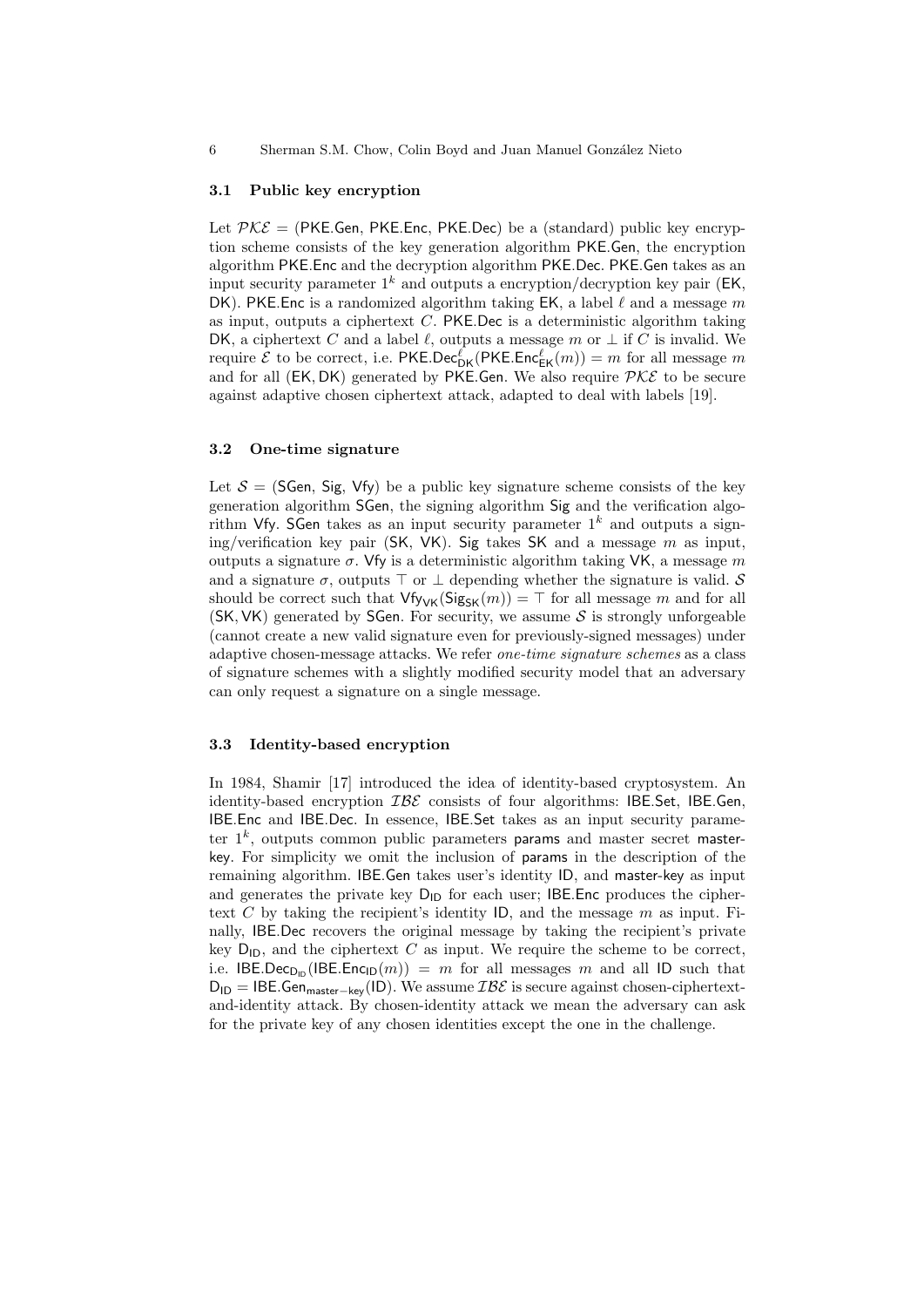#### 3.4 Bilinear pairings and related problems

We provide a brief overview of the main definitions and notation for bilinear maps based on elliptic curve pairings. More details and implementation options can be found in many recent papers [6, 8]. We also provide definitions for the BDH problem used by Al-Riyami and Paterson [2]. Using the notation of Boneh and Franklin [8], we let  $\mathbb{G}_1$  be an additive group of prime order q and  $\mathbb{G}_2$  be a multiplicative group also of order  $q$ . We assume the existence of an efficiently computable bilinear map  $e : \mathbb{G}_1 \times \mathbb{G}_1 \to \mathbb{G}_2$ . Typically,  $\mathbb{G}_1$  will be a subgroup of the group of points on an elliptic curve over a finite field,  $\mathbb{G}_2$  will be a subgroup of the multiplicative group of a related finite field, and  $\hat{e}$  will be derived from the Weil or Tate pairing on the elliptic curve. We assume that an element  $P \in$  $\mathbb{G}_1$  satisfying  $\hat{e}(P, P) \neq 1_{\mathbb{G}_2}$  is known. By  $\hat{e}$  being bilinear, we mean that for  $Q, W, Z \in \mathbb{G}_1,$  both  $\hat{e}(Q, W + Z) = \hat{e}(Q, W) \cdot \hat{e}(Q, Z)$  and  $\hat{e}(Q+W, Z) = \hat{e}(Q, Z) \cdot$  $\hat{e}(W, Z)$ . When  $a \in \mathbb{Z}_q$  and  $Q \in \mathbb{G}_1$ , we write aQ for Q added to itself  $a - 1$ times, also called scalar multiplication of  $Q$  by  $a$ . As a consequence of bilinearity, for any  $Q, W \in \mathbb{G}_1$  and  $a, b \in \mathbb{Z}_q$ :  $\hat{e}(aQ, bW) = \hat{e}(Q, W)^{ab} = \hat{e}(abQ, W)$ .

Throughout this paper we assume that suitable groups  $\mathbb{G}_1$  and  $\mathbb{G}_2$ , a map  $\hat{e}$ and an element  $P \in \mathbb{G}_1$  have been chosen, and that elements of  $\mathbb{G}_1$  and  $\mathbb{G}_2$  can be represented by bit strings of the appropriate lengths.

Bilinear Diffie-Hellman(BDH) Problem: Let  $\mathbb{G}_1$ ,  $\mathbb{G}_2$ , P and  $\hat{e}$  be as above. The BDH problem in  $\langle \mathbb{G}_1, \mathbb{G}_2, e \rangle$  is as follows: Given  $\langle P, aP, bP, cP \rangle$  with  $a, b, c \in$  $\mathbb{Z}_q^*$ , compute  $\hat{e}(P, P)^{abc} \in \mathbb{G}_2$ . An algorithm A has advantage  $\epsilon$  in solving the BDH problem if  $Pr\left[\mathcal{A}(\langle P, aP, bP, cP \rangle) = \hat{e}(P, P)^{abc}\right] = \epsilon$ . Here the probability is measured over random choices of  $a, b, c$  in  $\mathbb{Z}_q^*$  and the random bits of A.

# 4 Security-Mediated Certificateless Cryptography

Security-mediated certificateless encryption is a seven-tuple (Setup, Set-Private-Key, Set-Public-Key, Register-Public-Key, Encrypt, SEM-Decrypt, User-Decrypt). The players are the key generation centre (KGC), security mediators (SEMs) and a set of users. The KGC runs the setup phase. It takes a security parameter  $k$  as input and generates system parameters (we omit the inclusion of system parameters as the input of the rest of the algorithms). A master-key s that is used to generate a SEM-key is randomly selected.

Following this users can generate their private and public key pairs, using Set-Private-Key and Set-Public-Key. Users need to register their identities and the public keys with the KGC by Register-Public-Key, which is a protocol initiated by the user. This requires the KGC to identify the user and receive an authentic version of the public key. At the same time the user must prove knowledge of the private key corresponding to its public key, although the value of the private key remains secret to the user. The KGC then uses the master secret s to generate the SEM-key required during decryption time by the SEM. This key needs to be authentically and confidentially transferred to the SEM. It is quite possible for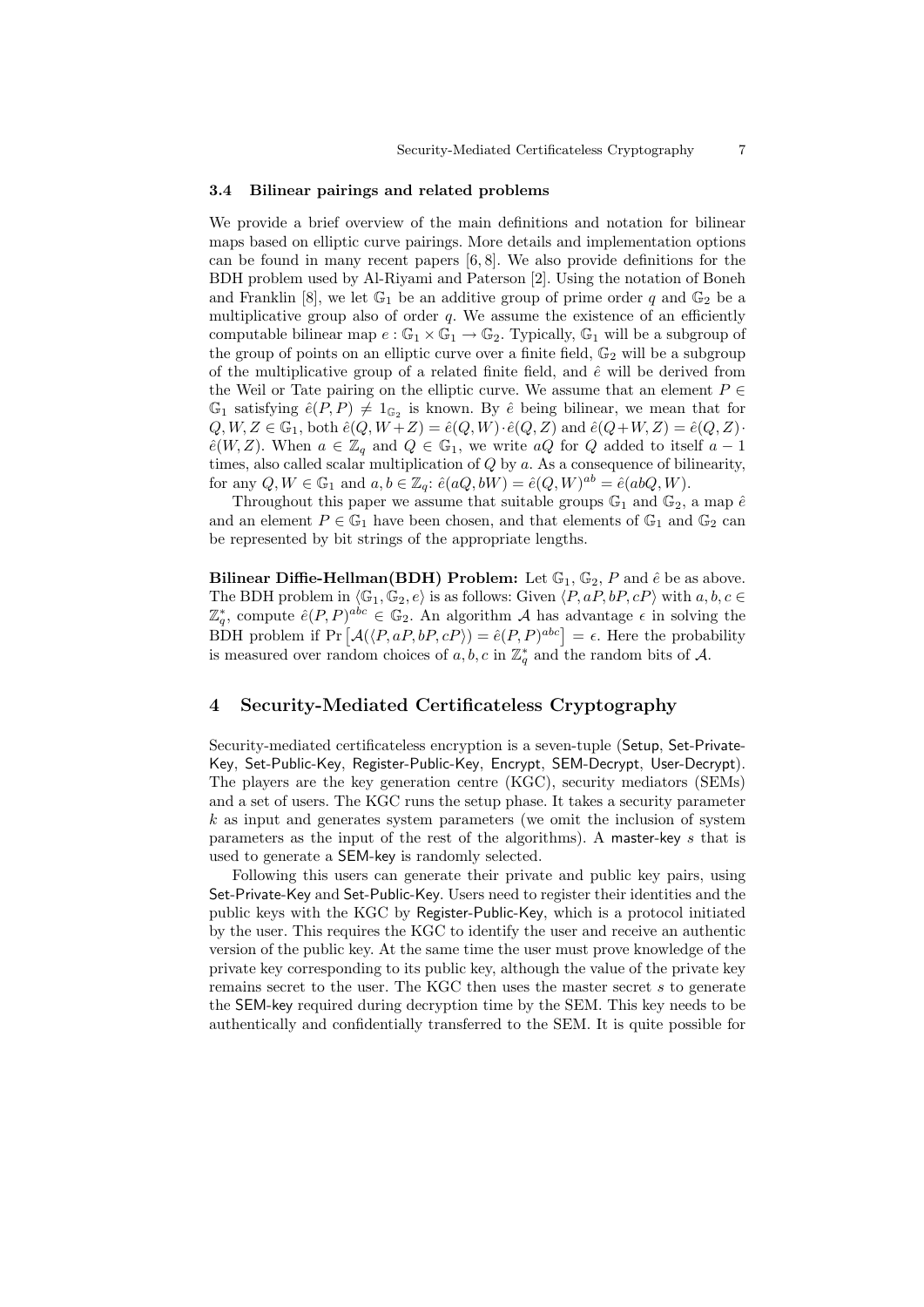one user to register different public keys (or even the same one) with multiple SEMs. Notice that SEMs are not given access to the master secret s at any time.

Encrypt takes a message, an identity and a registered public key to produce the corresponding ciphertext. SEM-Decrypt is executed by the SEM using the SEM-key to do the partial decryption for the user. Finally User-Decrypt takes the partial decryption results and the user's private key to get back the message.

#### 4.1 Security model

Existing security-mediated schemes are of different security levels. The identitybased scheme of Ding and Tsudik [10] uses a common RSA modulus for all users, and hence a collusion between a user and the SEM would result in a total break of the scheme. So the security of the scheme requires a strong assumption that the SEM is totally trusted or remains secure throughout the life of the system.

The security model used by Libert and Quisquater [16] has the restriction that the adversary cannot ask for the private key (i.e. the adversary can still ask for the SEM-key) of the target user in the challenge phase of the game. Although their scheme do not have the drawback of Ding and Tsudik's [10], trust is moved to the user as the scheme is insecure against chosen-ciphertext attack by the attacker who possesses the user part of the private key. Since it is assumed that the adversary do not equipped with the user part of the private key, the notion is termed as *weak semantic security against insider attacks*. Generally speaking, it is easier for an attacker to compromise the key for users' side than the SEM's one. The assumption is still a strong one.

We use a similar security model to that used by the identity-based scheme of Baek and Zheng [5], which is secure against chosen-ciphertext attack by insiders. However, a more powerful adversary should be considered in our scenario. The differences are firstly that we allow the adversary access to the master secret s, and secondly that we provide extra queries which allow the adversary to extract and replace public keys. No such queries are relevant to schemes in [5, 16] since identities are used in place of public keys.

The security model also reflects the similarity with Al-Riyami and Paterson's certificateless encryption [2]. An adversary against our scheme should be allowed to make a number of queries. Some of these are the same as those used in the CL-PKE model but we also need to allow queries for partial and complete decryption. The following are the queries available to the adversary. There are some restrictions on when these can be used which will be detailed below.

- 1. Extract SEM-key: On input an identity  $ID<sub>A</sub>$  the adversary is returned with  $D_A$ , which is the key held by SEM for doing the partial decryption on behalf of the user A.
- 2. Request public key: On input an identity  $ID<sub>A</sub>$  the adversary obtains user A's public key  $P_A$
- 3. Replace public key: On input an identity  $ID_A$  and a valid public key  $P_A$ , the public key of  $\tilde{A}$  is replaced by this new one (and the SEM-key is also updated if the system bundles the public key with the identifier for SEM-key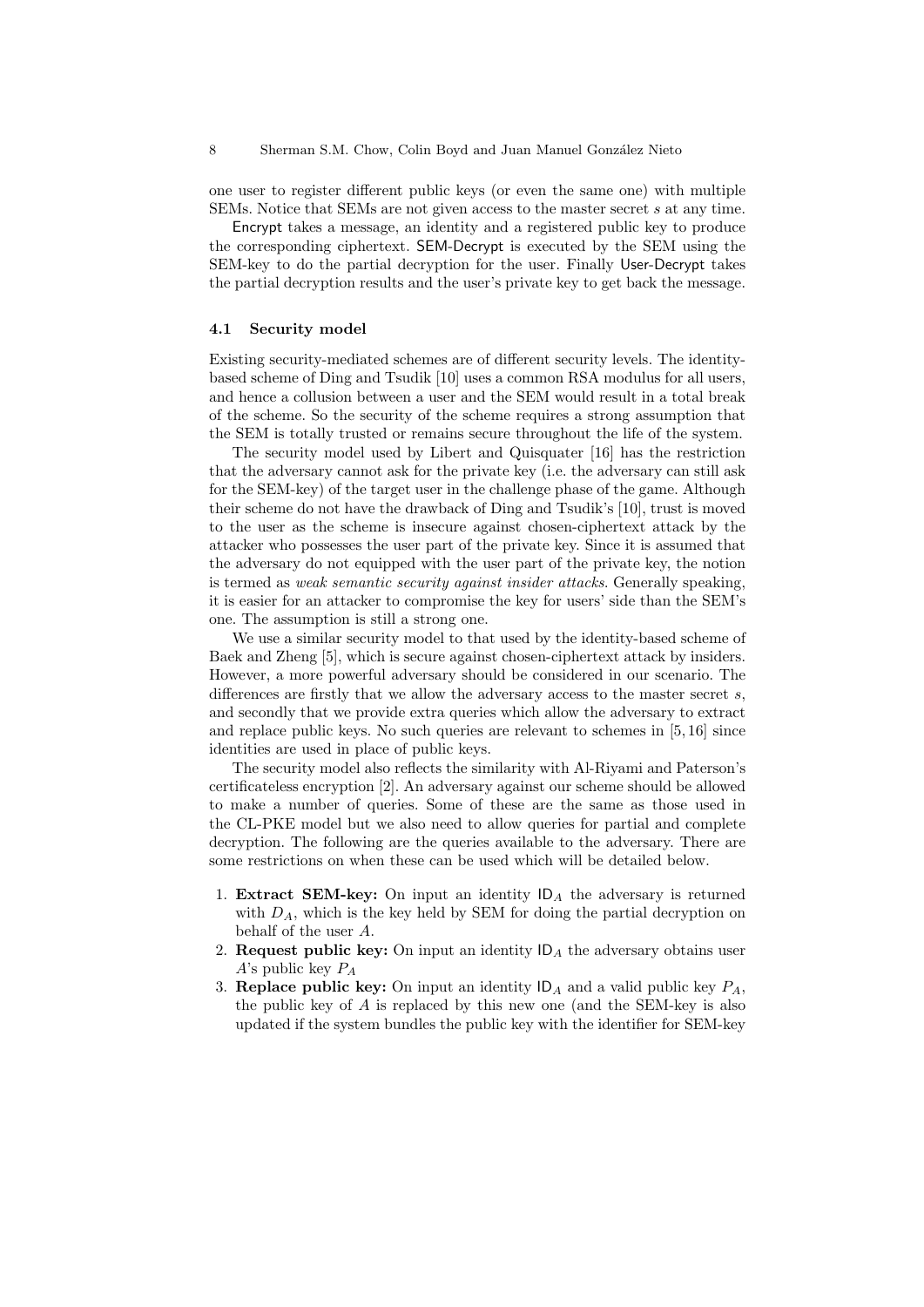creation). The replaced version will be used in the rest of the game (unless replaced again), e.g. the User decrypt query to be described below.

- 4. Extract private key: On input an identity  $ID_A$ , the adversary gets user A's private key  $x_A$ . This query is reasonably disallowed if the public key of A has already been replaced by the adversary.
- 5. **SEM decrypt:** On input a ciphertext C and identity  $|D_A|$ , the adversary is returned with the partial decryption result  $C'$  by using the SEM-key  $D_A$ .
- 6. User decrypt: On input a ciphertext  $C'$  and an identity  $ID_A$ , the adversary is returned with the decryption of  $C'$  (which could, of course, be simply  $\perp$ ). Similar to the proof of security for CL-PKE in [2], we have the luxury of allowing this query even in the case that the public key of A has been replaced by the adversary.
- 7. Complete decrypt: It can be done by executing the above two queries in sequence, subject to the restriction (if any) imposed to either one of them.

As in the CL-PKE model, the adversary is forbidden from both making an Extract SEM-key query and making a Replace public key query for the same identity. We consider two types of adversary, modelling a rogue key generation centre or any coalition of rogue users.

- Type-I adversaries do not have access to the master secret s, but are allowed to choose any public key to be used for the challenge ciphertext.
- Type-II adversaries have access to the master secret s, but only a registered public key can be used for the challenge ciphertext. (We do not consider a rogue SEM explicitly since it is weaker than the Type-II adversary.)

#### 4.2 Definition of security

The definition of security follows a well-known pattern in which the adversary plays a game in two phases against a challenger. In each phase the adversary is allowed to make queries to the challenger subject to any restrictions. At the end of the first stage the adversary outputs a pair of plaintexts and an ID, and the challenger returns the encryption of one of these. At the end of the second phase the adversary has to output a bit predicting which plaintext was chosen. It wins the game if it gets the bit correctly. The scheme is secure if no efficient adversary exists which can win the game with probability significantly bigger than 1/2. More formally the game proceeds as follows.

- Setup: System parameters are generated using the setup procedure of the cryptosystem. The parameters are given to A.
- **Phase 1:** The adversary  $\mathcal A$  is allowed to make any of the queries detailed above. These queries may be made adaptively.
- **Challenge phase:** The adversary outputs an identity  $\mathsf{ID}_{ch}$  and a pair of plaintexts  $m_0, m_1$ . If A is a Type-I adversary, it also chooses a public key  $P_{ch}$  (by the last Replace public key query); otherwise, the public key of identity  $ID<sub>ch</sub>$  cannot be replaced. Important restrictions on key extractions include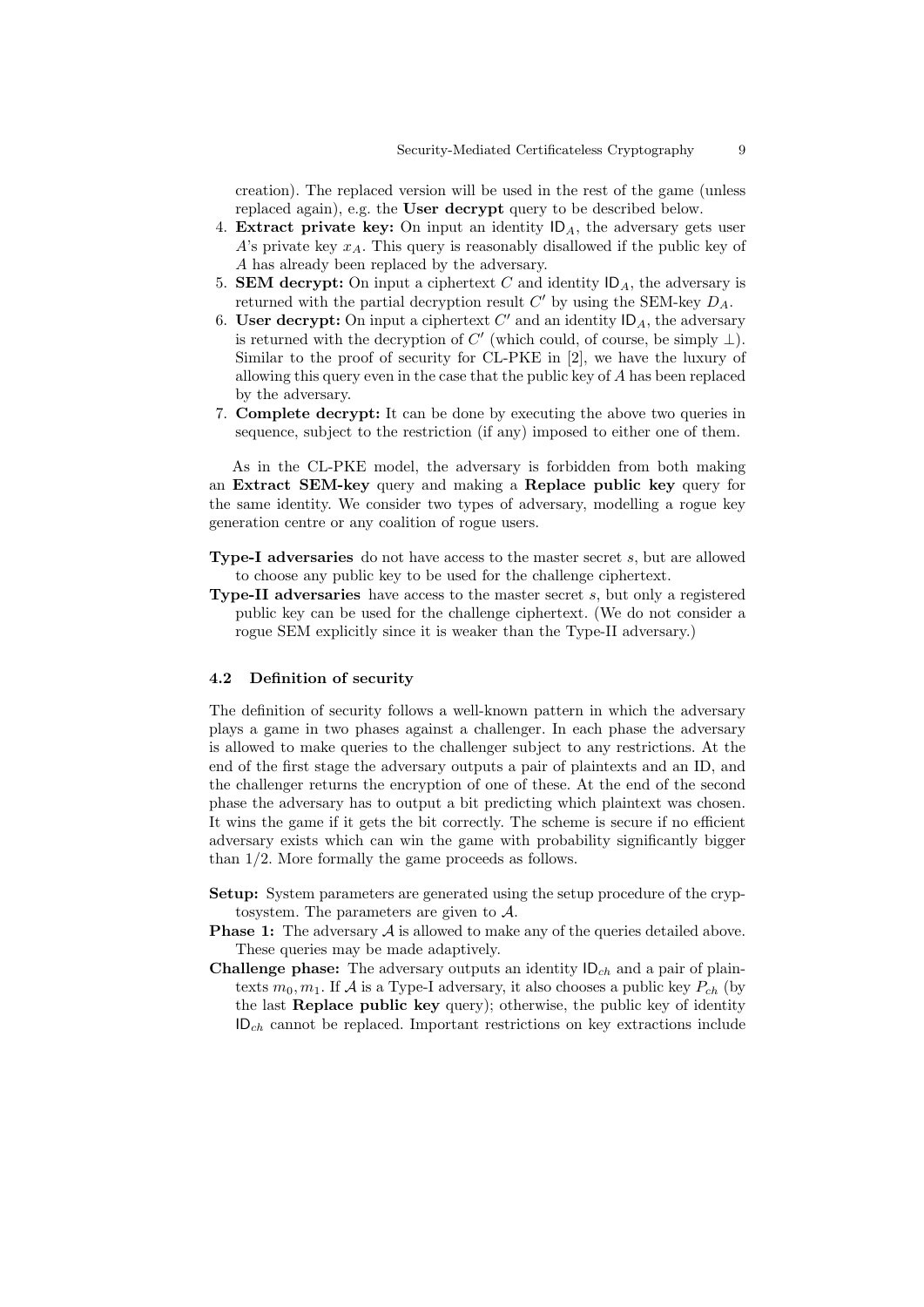disallowing **Extract private key** query for  $\mathsf{ID}_{ch}$  if A is a Type-II adversary, and disallowing making both of the Extract SEM-key query and Extract **private key** query (which is assumed to be issued implicitly if  $A$  has issued a Replace public key query) for  $ID_{ch}$  if A is a Type-I adversary. A ciphertext  $C_{ch}$ , which is the encryption of  $m_b$  (where b is a random bit) under the public key  $P_{ch}$  for  $ID_{ch}$ , is generated and passed to  $A$ .

- Phase 2: A can continue to make queries but cannot make both Extract SEM-key query and Extract private key query for  $ID_{ch}$ . If A has requested the private key corresponding to the public key  $P_{ch}$ , which is registered as the public key of  $ID_{ch}$  at the challenge phase, then **SEM decrypt** of the challenge ciphertext by the SEM-key corresponding to  $ID_{ch}$  is not allowed. On the other hand,  ${\cal A}$  cannot ask a User decrypt query for  $C_{ch}'$ where  $C_{ch}'$  is the result of **SEM decrypt** of  $C_{ch}$ , if  $\mathcal A$  has requested the SEMkey corresponding to  $ID_{ch}$  (which is assumed to be requested implicitly if A is a Type-II adversary).
- Guess: When it has finished with Phase 2,  $A$  must output a guess bit  $b'$ .  $A$ wins the game if  $b' = b$  and  $\mathcal{A}$ 's advantage is defined as  $2 \times |Pr[b' = b] - 1/2|$ .

Definition 1. A security-mediated certificateless encryption scheme is IND-CCA secure if there is no efficient adversary in the above game with nonnegligible advantage in the security parameter k.

# 5 Generic Construction from Multiple Encryption

Multiple encryption refers to the encryption of the same piece of data using multiple and independent encryption schemes. Dodis and Katz [11] proposed a strong chosen-ciphertext secure multiple encryption (refer to [11] for the security definition). We follow their construction and explain our generic securitymediated certificateless encryption scheme. In essence, the multiple encryption includes one instance of identity-based encryption (for SEM side) and one instance of public key encryption (for user side). We illustrate our construction by a bitwise-OR operator instead of the  $(t, n)$  threshold secret sharing<sup>4</sup> in their settings. Here the  $(t, n)$  notation means at least  $t + 1$  decryption keys out of the set of  $n$  decryptions keys can recover the ciphertext from the  $n$ -times-encryption. In the rest of the paper, we will abuse this notation to refer to a similar meaning that  $t$  is the confidentiality threshold of different threshold schemes.

### 5.1 Encryption algorithm

Setup:

- 1. On input a security parameter  $k$ , execute IBE. Set to generate system parameters params and the master-key.
- 2. Sample H from a family of collision-resistant hash functions.

Dodis and Katz's scheme actually offers four parameters:  $(t_p, t_f, t_r, t_f)$ , referring to the threshold for privacy (confidentiality), fault-tolerance, robustness and soundness.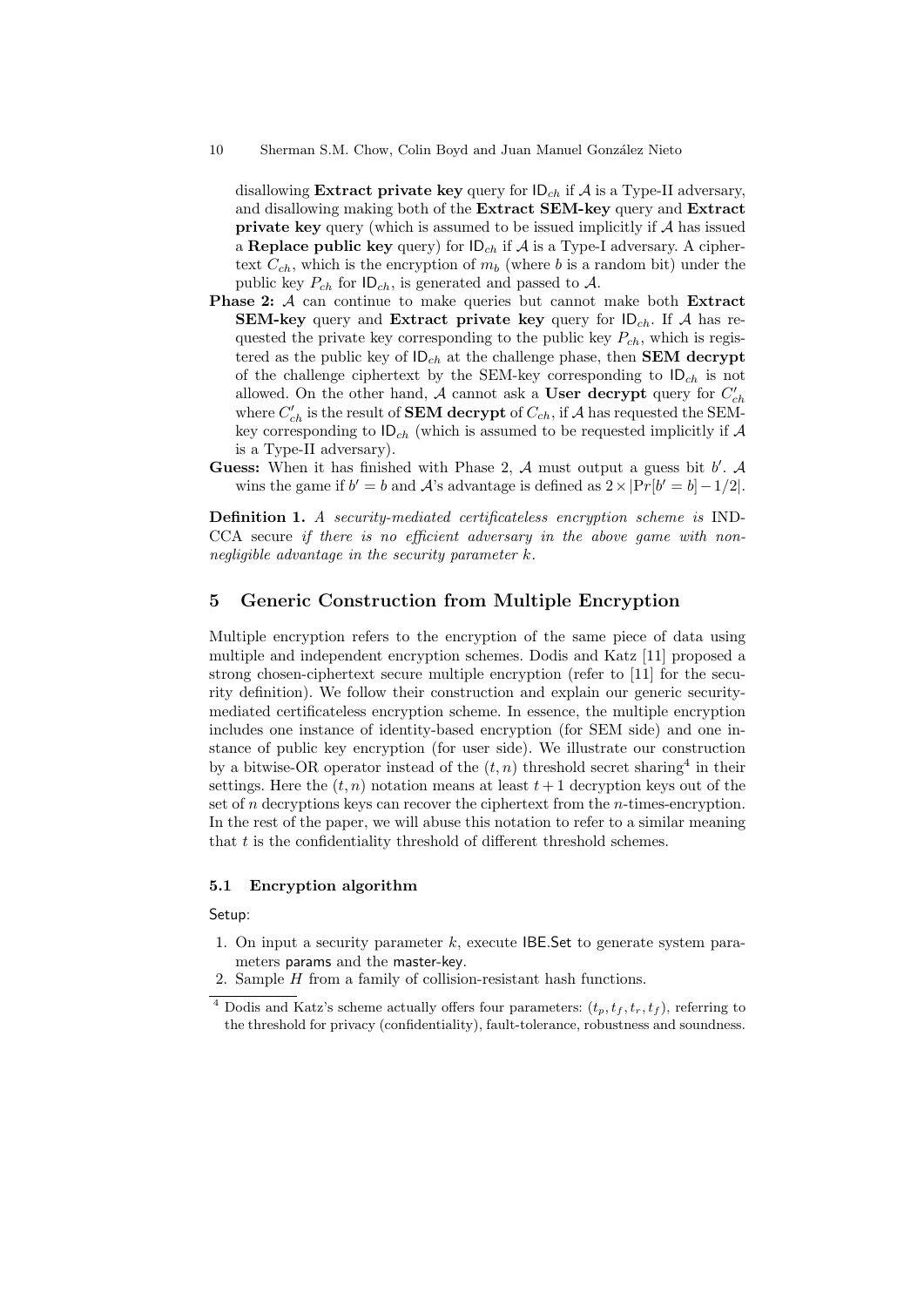Set-Private-Key and Set-Public-Key: In this generic construction, this two algorithm may be necessary to combined into one if we treat PKE.Gen as a black-box. On input a security parameter  $k$ , execute PKE.Gen to generate the user's public/private key pair (EK, DK).

Register-Public-Key: Inputs are the public key  $EK$  and an identity  $ID<sub>A</sub>$  and the master secret master-key. The SEM – key for A is set as  $D_A = \text{IBE.Extract}_{params}(\text{ID}_A)$ . As part of the registration process we assume that A proves the knowledge of the private key DK corresponding to the registered public key EK.

Encrypt: Inputs are a message  $M \in \{0,1\}^n$ , an identity  $ID_A$  and public key EK.

- 1. Generate one-time signature keys (SK,VK) using SGen.
- 2. Choose a random label  $\ell$ .
- 3. Choose random  $s_1 \in \{0,1\}^n$  and set  $s_2 = M \oplus s_1$ .
- 4. Compute  $C_1 = \mathsf{IBE}.\mathsf{Enc}_{\mathsf{params}}(\mathsf{ID}_A, s_1).$
- 5. Compute  $C_2 = \mathsf{PKE}.\mathsf{Enc}^{\ell}_{\mathsf{EK}}(s_2)$ .
- 6. Compute  $\alpha = H(C_1, C_2, \ell).$
- 7. Compute the one-time signature  $\sigma = \mathsf{Sig}_{\mathsf{SK}}(\alpha)$ .
- 8. Output the ciphertext  $C = \langle C_1, C_2, \forall K, \sigma, \ell \rangle$ .

**SEM-Decrypt:** Inputs are a ciphertext  $\langle C_1, C_2, \forall K, \sigma, \ell \rangle$ , an identity ID<sub>A</sub>, a public key DK and SEM-key  $D_A$ .

- 1. Check that  $ID_A$  is a legitimate user whose key is not revoked.
- 2. Compute  $\alpha = H(C_1, C_2, \ell)$ .
- 3. Check that  $\sigma$  is a valid one-time signature on  $\alpha$  by  $Vf_{\gamma\gamma\kappa}(\alpha, \sigma)$ .
- 4. Output  $\perp$  if verification fails.
- 5. Otherwise, compute  $V'_1 = \mathsf{IBE.Dec}_{\mathsf{D}_\mathsf{A}}(C_1)$  and output  $V'_1$ .

User-Decrypt: Inputs are a ciphertext  $\langle C_1, C_2, \mathsf{VK}, \sigma, \ell \rangle$ , the token  $V'_1$  from the SEM, and a secret DK.

- 1. Compute  $\alpha$  and check  $\sigma$  similar to **SEM-Decrypt.**
- 2. Output  $\perp$  if verification fails.
- 3. Otherwise, compute  $V_2' = \mathsf{PKE}.\mathsf{Dec}_{\mathsf{DK}}^{\ell}(C_2)$
- 4. Output  $M' = V'_1 \oplus V'_2$ .

## 5.2 Efficiency and security analysis

Encryption takes the time for an invocation of identity-based encryption and a public key encryption, together with one signature generation. Decryption by SEM and the user, apart from signature verification, takes one identity-based decryption and one public key decryption respectively. The resulting ciphertext's length is the total length of the ciphertext produced by identity-based encryption and public key encryption, together with the verification key of the signature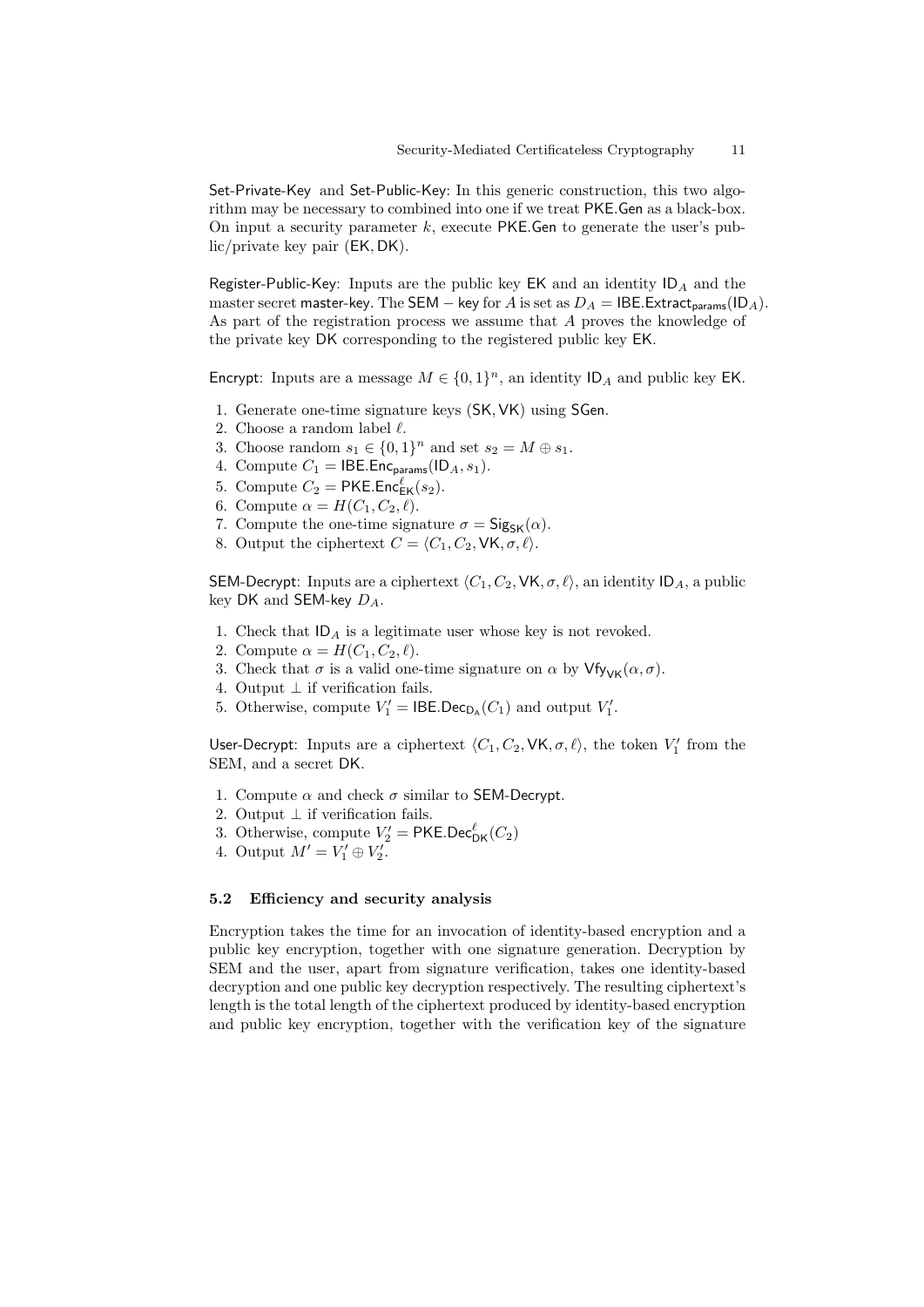algorithm, a hash value and a label employed by the public key encryption. Note that the use of one-time signature offers fast signature generation/verification.

Due to the page limit we only outline how simulations in the security proof can be done. From the strong-multiple chosen-ciphertext (SM-CCA) security of the multiple-encryption scheme [11], it is easy to see that partial decryption by the SEM and the complete decryption can be supported in the simulation by querying the decryption oracle of  $\mathcal{I}\mathcal{B}\mathcal{E}$  and  $\mathcal{P}\mathcal{K}\mathcal{E}$  respectively. Type-I adversary's Extract SEM-key and Extract private key queries can be simulated by the corresponding corruption oracle of  $\mathcal{IBE}$  and  $\mathcal{PKE}$ . The success of a Type-I adversary means breaking the security of either  $\mathcal{IBE}$  or  $\mathcal{PKE}$ . For Type-II adversary, the simulator is only given with  $PKE$  and executes IBE. Set itself instead of relying on any  $IBE$ 's oracles. Simulating in this way makes it possible to answer the queries revealing the master-key. Since our generic construction is a (1, 2) instantiation of Dodis and Katz's scheme, winning the game in the security proof means the adversary made a successful  $\mathcal{IBE}$  decryption and a successful  $PKE$  decryption, implying the security of the underlying  $PKE$  is broken.

#### 5.3 Distributing the SEMs

Our proposed generic construction can be extended to support distributed SEMs in two ways. Suppose  $t$  out of  $n$  shares of SEM-key is needed for a successful SEM decryption for a particular user. Instead of the above  $(1, 2)$  instantiation, the first method is to instantiate  $(t, n+1)$  Dodis-Katz multiple encryption, which includes  $n$  instances of IBE and one instance of PKE, i.e. the ciphertext contains n ciphertext from IBE and one ciphertext from PKE. Let  $\{ |D_A| \}$  be  $\{ |D_A||i), i \in$  $\{0 \cdots 0, 0 \cdots 1, 0 \cdots 10, \cdots, 1 \cdots 1\}$ , i.e. the identity string  $ID_A$  concatenated by the binary representations of the integers  $\{1, n\}$ . For the *n* instances of IBE, we encrypt *n* shares produced by a  $(t, n + 1)$  secret sharing<sup>5</sup>, (instead of a  $(1, 2)$ ) secret-sharing used above) of the message m by the n identities  $\{ |D_A| \}$  and the remaining share by  $EK$ . There are n SEM-keys corresponding to each user, generated by the KGC according to the identity set  $\{ |D_A| \}$ . Each of n SEMs holds one of them. For SEM decryption,  $t$  SEMs perform decryption of the corresponding part of the ciphertext, without interacting with other SEMs. After obtaining these partial decryption results, the user executes PKE.Dec and gets the final message by the recover algorithm of the  $(t, n + 1)$  secret sharing.

However, this method inherits the linear ciphertext size and the linear number of encryption from Dodis-Katz's construction. Hereafter we describe our second extension to avoid these linear dependencies. Instead of using  $n$  identitybased encryption, we employ a  $(t, n)$  identity-based threshold decryption [5], so essentially we are using something similar to the (1, 2) instantiation of the above generic method again. Notice that the threshold decryption scheme employed should spilt the user's key instead of  $KGC$ 's key, in order to support different threshold settings for different users.

<sup>5</sup> Again, four threshold parameters instead of one can be set in the original construction [11], we only include the confidentiality threshold for the sake of brevity.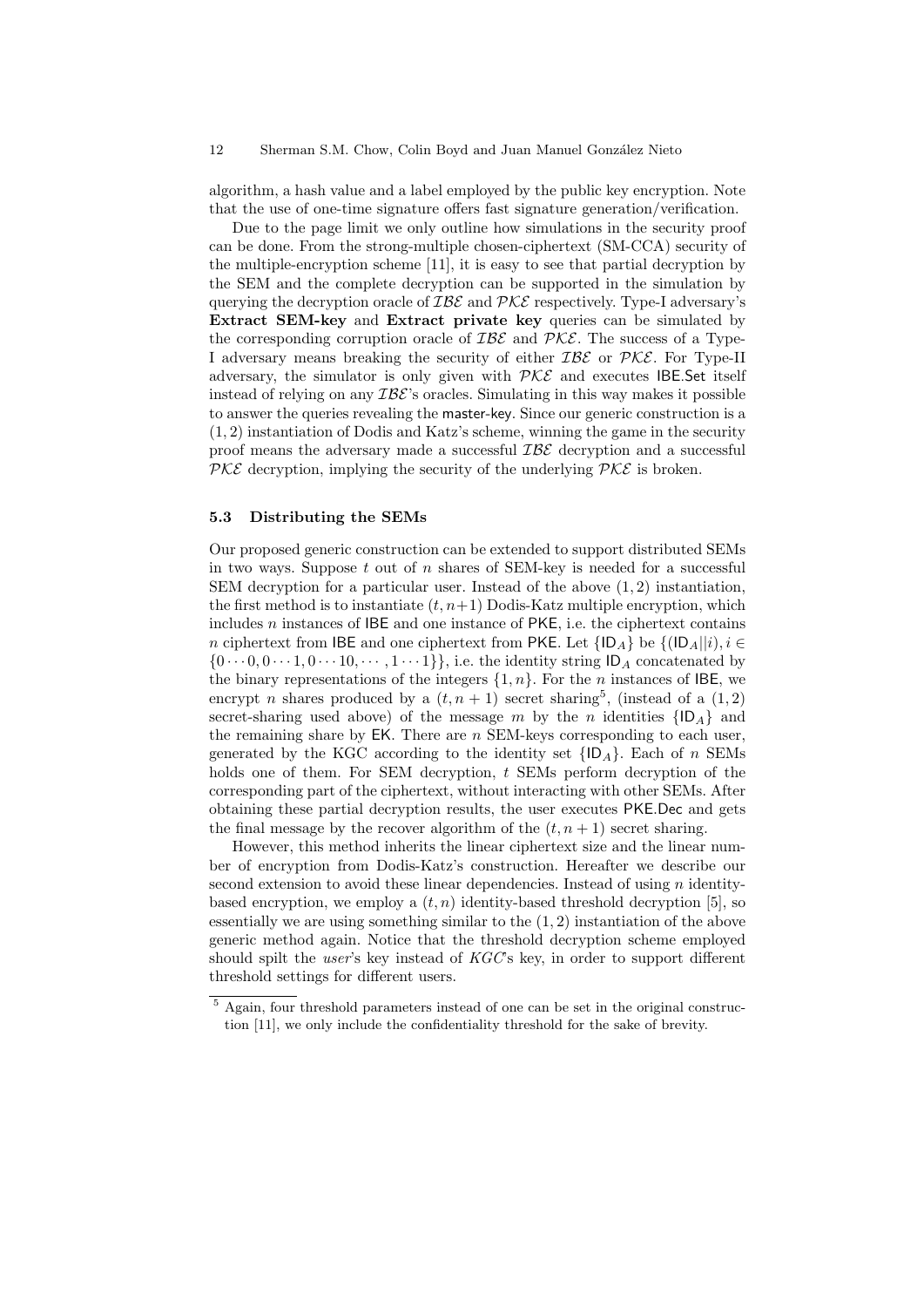By this approach, we achieve a constant size ciphertext, but the efficiency of the resulting scheme is still linearly with (and hence highly dependent on) the decryption efficiency of the underlying identity-based threshold decryption. This shortcoming motivates our concrete construction in the next section.

### 6 Our Concrete Scheme from Bilinear Pairings

This section explains our concrete security-mediated certificateless encryption scheme, followed by discussion on its efficiency and threshold extension.

### 6.1 Encryption algorithm

Setup:

- 1. On input a security parameter k, generate system parameters  $(\mathbb{G}_1, \mathbb{G}_2, \hat{e})$ where  $\mathbb{G}_1$  and  $\mathbb{G}_2$  are groups of prime order q and  $\hat{e}: \mathbb{G}_1 \times \mathbb{G}_1 \to \mathbb{G}_2$  is a pairing. Also choose five hash functions  $H_1: \{0,1\}^* \to \mathbb{G}_1$ ,  $H_2: \{0,1\}^n \to$  $\mathbb{Z}_q^*, H_3: \mathbb{G}_1 \to \{0,1\}^n, H_4: \mathbb{G}_2 \to \{0,1\}^n$ , and  $H_5: \mathbb{G}_1 \times \mathbb{G}_1 \times \{0,1\}^n \to \mathbb{G}_1$ , where  $n$  is the length of plaintexts. These hash functions will be modelled as random oracles in order to provide the security proof.
- 2. Choose an arbitrary generator  $P \in \mathbb{G}_1$ .
- 3. Select a master-key s uniformly at random from  $\mathbb{Z}_q^*$  and set  $P_{pub} = sP$ .
- 4. Return the master-key and the public system parameters given by

$$
\text{params} = \langle \mathbb{G}_1, \mathbb{G}_2, \hat{e}, n, P, P_{pub}, H_1, H_2, H_3, H_4, H_5 \rangle.
$$

Set-Private-Key: Choose a secret value  $x_A \in_R \mathbb{Z}_q^*$  as the private key of entity A.

Set-Public-Key: Given the private key  $x_A$  of entity A, set the public key of A to  $P_A = x_A P$ .

Register-Public-Key: Inputs are the public key  $P_A$  and an identity  $ID_A$  and the master secret s. The SEM-key for A is set as  $D_A = s \cdot H_1(\mathsf{ID}_A)$ . As part of the registration process we assume that A proves the knowledge of the value  $x_A$  such that  $P_A = x_A P$ .

Encrypt: Inputs are a message  $M \in \{0,1\}^{n-k_0}$ , an identity  $ID_A$  and public key  $P_A$ .

- 1. Compute  $Q_A = H_1(\mathsf{ID}_A)$ .
- 2. Choose random  $\sigma \in \{0,1\}^{k_0}$  and set  $r = H_2(M \parallel \sigma)$ .
- 3. Compute  $k = \hat{e}(Q_A, P_{pub})^r$ ,  $U = rP$  and  $U' = rP_A$ .
- 4. Compute  $V = (M \parallel \sigma) \oplus H_3(U') \oplus H_4(k)$ <sup>6</sup>.
- 5. Compute  $S = rH_5(P_A, U, V)$ .
- 6. Compute the ciphertext  $C = \langle S, U, V \rangle \in \mathbb{G}_1 \times \mathbb{G}_1 \times \{0, 1\}^n$ .

 $6$  CL-PKE in [3] employs a similar "exclusive-or structure" in the ciphertext, which is exploited by the attack in [21]. However, the non-malleability provided by the  $S$ component protects our scheme from their attack.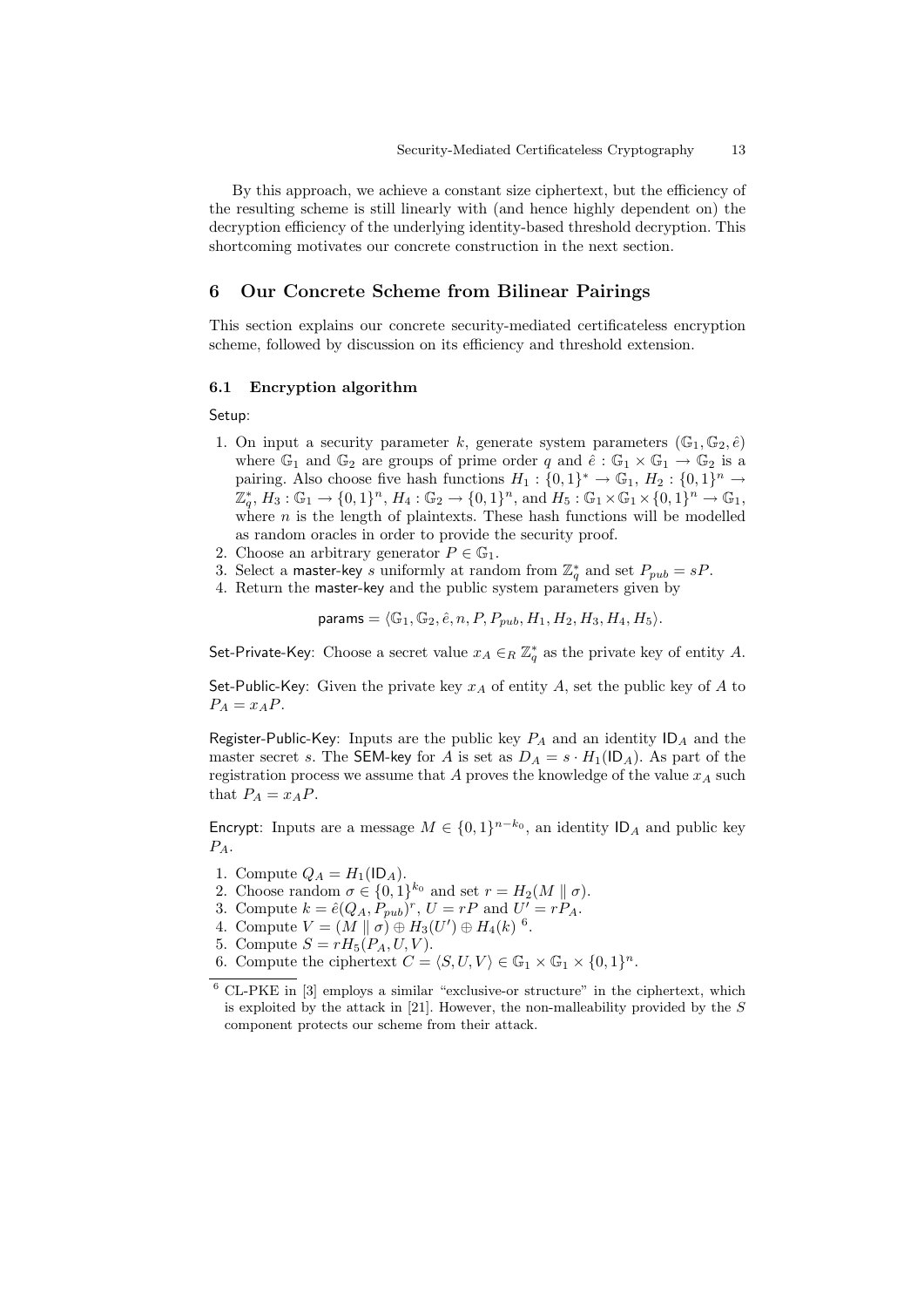**SEM-Decrypt:** Inputs are a ciphertext  $\langle S, U, V \rangle$ , an identity  $\mathsf{ID}_A$ , a public key  $P_A$  and SEM-key  $D_A$ .

- 1. Check that  $ID_A$  is a legitimate user whose key is not revoked.
- 2. Check that  $\hat{e}(P, S) = \hat{e}(U, H_5(P_A, U, V)).$
- 3. Compute  $V' = V \oplus H_4(\hat{e}(D_A, U))$  and output  $V'$ .

User-Decrypt: Inputs are a partial ciphertext  $U$ , the token  $V'$  from the SEM, and a secret  $x_A$ .

- 1. Parse M' and  $\sigma'$  from  $M' \parallel \sigma' = H_3(x_A U) \oplus V'.$
- 2. Verify whether  $H_2(M' \parallel \sigma') \cdot P = U$ .
- 3. If the verification succeeds then output  $M'$ . Else output  $\bot$ .

It is easy to see that the proposed scheme is correct. Consider a valid ciphertext produced by our scheme; from the bilinearity of pairings, the checking done in SEM-Decrypt must pass. Consider the decryption step in SEM-Decrypt, we have  $\hat{e}(D_A, U) = \hat{e}(sQ_A, rP) = \hat{e}(Q_A, sP)^r = \hat{e}(Q_A, P_{pub})^r$ . For the decryption step in User-Decrypt,  $x_A U = x_A rP = rP_A$ . Again, the checking in User-Decrypt must pass for a valid ciphertext since  $U = rP$ . The correctness thus follows.

#### 6.2 Efficiency and security analysis

We make the focus of our comparison on the efficiency of identity-based threshold decryption by Baek and Zheng [5] for the following reasons. First, the second threshold extension of the generic scheme described in previous section requires the use of identity-based threshold decryption. To the best of authors' knowledge, Baek and Zheng [5]'s scheme is the only scheme that separating the private key of each user into shares instead of the private key of the KGC. Second, a (1, 2) threshold decryption can be used as an identity-based medicated encryption (IDME) by delegating one share to the SEM and another to the user. Since their threshold decryption scheme is chosen-ciphertext secure, the resulting IDME offering a similar level of security as ours, in the sense that partial SEM decryption queries are allowed.

From the Table 2, we can see that our scheme offers a more efficient solution. In IDME, the checking on the SEM's decryption is not included as part of the protocol. As a consequence, the user will not notice if there is something wrong in the SEM's decryption. Yet, a zero knowledge proof for the equality of two discrete logarithms based on bilinear pairings [5, 16] can be used to ensure the consistency of SEM's decryption result. The notation  $(+y)$  in Table 2 represents the number of additional operations required if such a proof is employed. In our proposed scheme, such a zero knowledge proof is not necessary since a mechanism of consistency checking is already incorporated.

The following theorem summarises the security of our proposed scheme. The proof can be found in the full version of this paper.

Theorem 1 Our proposed scheme is IND-CCA secure against Type I and Type II adversary in the random oracle model, under the assumption that the BDH problem is intractable.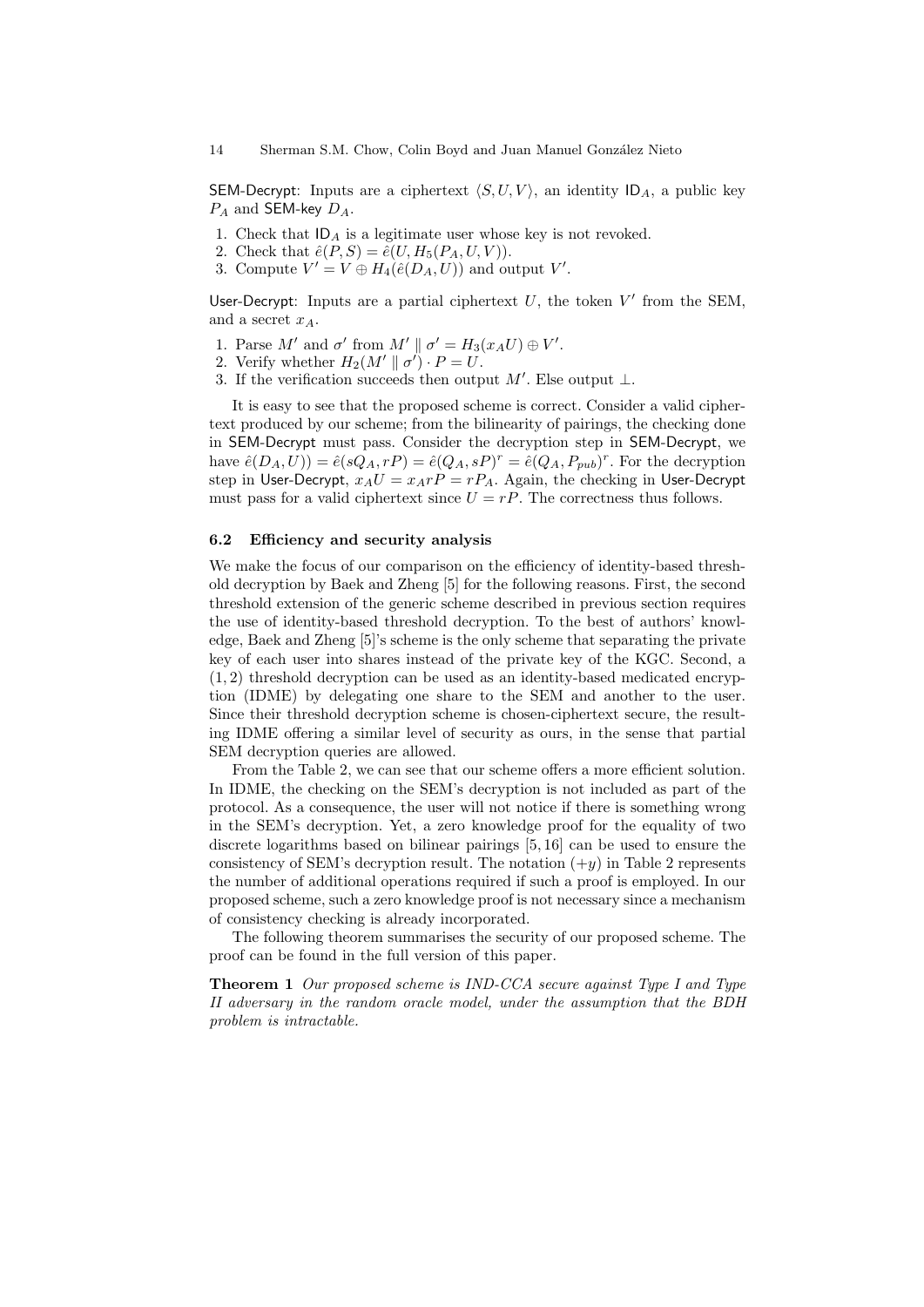|                 | Encryption |  |  |                                                                                                                                                                                                                | Decryption (SEM) Decryption (User) |                   |  |  |
|-----------------|------------|--|--|----------------------------------------------------------------------------------------------------------------------------------------------------------------------------------------------------------------|------------------------------------|-------------------|--|--|
|                 |            |  |  | $\left \hat{e}(\cdot,\cdot)\right  \exp\left \text{Hash}\right  \hat{e}(\cdot,\cdot) \left  \text{Exp }\right  \exp\left \text{Hash}\right  \hat{e}(\cdot,\cdot) \left  \text{Exp }\right  \text{Hash}\right $ |                                    |                   |  |  |
| <b>IDME</b>     |            |  |  | $ 3(+2) 0(+1) $                                                                                                                                                                                                |                                    | $ 3 (+2) 0 (+2) $ |  |  |
| Proposed Scheme |            |  |  |                                                                                                                                                                                                                |                                    |                   |  |  |

Table 2. Efficiency Analysis of Security-Mediated Encryption Schemes

### 6.3 Distributing SEMs

Since our proposed scheme is built on top of a variant of the identity-based threshold decryption scheme which is proven to be IND-CCA secure, the extension of our scheme to support distributed SEMs can be proven to be IND-CCA secure too. The idea of the extension is as follows. Instead of delegating a single SEM-key, the SEMs got a  $(t, n)$  share  $D_A^{(i)}$  of the SEM-key  $D_A$  (by employing the sharing a point on  $\mathbb G$  sub-routine in [5], which is a simple twist of the Shamir's polynomial secret sharing). The partial decryption result to be returned by the SEMs is no longer the hash value  $H_4(\hat{e}(D_A^{(i)}, U))$  but  $\hat{e}(D_A^{(i)}, U)$ .<sup>7</sup> And the user reconstructs all these partial decryption results and performs the final decryption. As a result, the extended scheme offers higher availability without explicit replication of SEM-key. Indeed, the major portion of the pairing operations in our proposed scheme comes from the checking of the validity of ciphertext before SEM decryption, which is an essential step for the chosen-ciphertext security of distributed SEMs. Similar to our second extension of our generic construction, constant size ciphertext is achieved. Moreover, our concrete scheme has a higher efficiency as shown in Table 2.

### 7 Conclusion and Future Work

We introduce the notion of security-mediated certificateless (SMC) cryptography, which has instantiated one more of the set of compromises within the various desirable properties for solving the certification problem in public key cryptography. We have provided a generic construction and also a concrete encryption scheme. An attractive feature of our proposal is that it can use the same parameters used for most other identity-based and share the same key generation centre (KGC). Our scheme also supports distributed security mediators (SEMs).

A limitation of certificateless encryption (both ours and the original) is that in its basic form it fails to reach Girault's level 3 [13]. This means that although there is less trust placed in the authority than for identity-based schemes (users do not reveal their private keys to the KGC), there is more trust placed in the KGC than in traditional public key schemes. This is because if a malicious KGC distributes a bogus public key for a user, the KGC can obtain secrets intended for that user even though there is no evidence that can be used to prove that

<sup>&</sup>lt;sup>7</sup> Note that there is no special handling for the simulation of  $H_4$  in the security proof.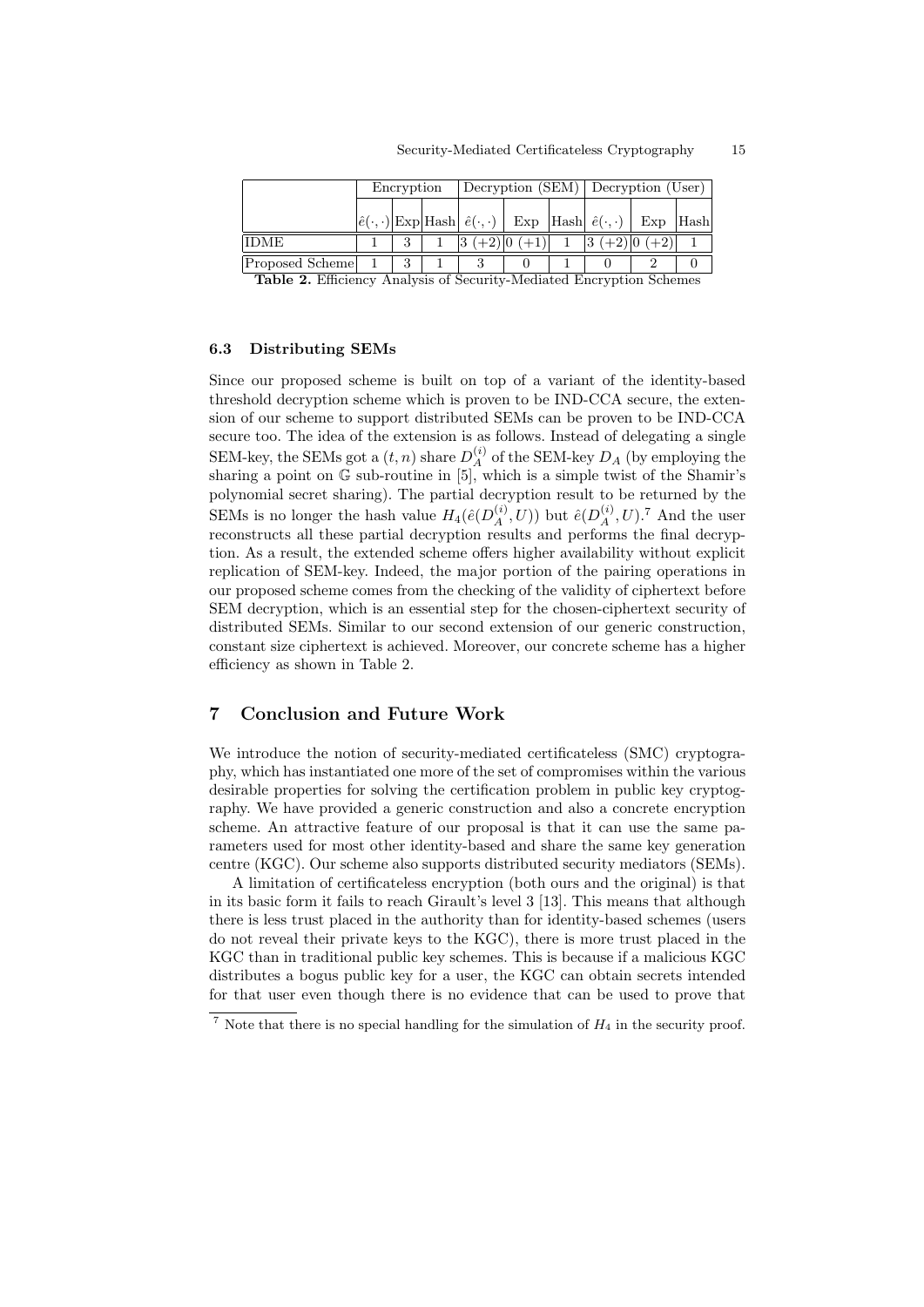the KGC misbehaved. There are ways to achieve level 3 as discussed by Al-Riyami [1]. One way is to provide a proof of possession of the private key, which in turn provides the evidence of malicious behaviour if more than one is found. This can be achieved by providing a signature using the same key.

We discuss some of our future work in SMC cryptography. Naturally it would be nice to provide a complementary signature scheme with similar properties. We have a set of candidate signature schemes, including a variant of blind signature scheme that SEM can blindly issue a partial signature to users. Another challenge is to design a scheme with all the properties of ours but can achieve the level 3 of trust refined by Al-Riyami [1]. His work [1] also refined the CBE model [12], and generic construction of CBE in this new model from CL-PKE is proposed [1, 3]. However, their security evidence is questioned recently [15]. It is interesting to identify the relation between SMC encryption and CBE. Another related problem is to design SMC encryption without pairing [4].

### Acknowledgement

This paper is an outgrowth of a short-term research project sponsored by Endeavour Australia Cheung Kong Award 2005. Sherman Chow would like to thank Australian Government Department of Education, Science and Training for the assistantship. He is grateful to his coauthors for offering this on-going project, and anonymous reviewers for helpful comments and the suggestion about generic construction in particular. He is also indebted to all the staff and students of ISI, QUT for their continuing support and kind hospitality during his visit there.

### References

- 1. Sattam S. Al-Riyami. Cryptographic Schemes Based on Elliptic Curve Pairings. PhD thesis, Royal Holloway, University of London, 2004.
- 2. Sattam S. Al-Riyami and Kenneth G. Paterson. Certificateless Public Key Cryptography. In Advances in Cryptology - ASIACRYPT 2003, 9th International Conference on the Theory and Application of Cryptology and Information Security, Taipei, Taiwan, November 30 - December 4, 2003, volume 2894 of LNCS, pages 452–473. Springer, 2003. Full version at http://eprint.iacr.org/2003/126.
- 3. Sattam S. Al-Riyami and Kenneth G. Paterson. CBE from CL-PKE: A Generic Construction and Efficient Schemes. In Public Key Cryptography - PKC 2005, 8th International Workshop on Theory and Practice in Public Key Cryptography, Les Diablerets, Switzerland, January 23-26, 2005, volume 3386 of LNCS, pages 398–415. Springer, 2005.
- 4. Joonsang Baek, Reihaneh Safavi-Naini, and Willy Susilo. Certificateless Public Key Encryption Without Pairing. In Information Security, 8th International Conference, ISC 2005, Singapore, September 20-23, 2005, volume 3650 of LNCS, pages 134–148. Springer, 2005.
- 5. Joonsang Baek and Yuliang Zheng. Identity-based Threshold Decryption. In Public Key Cryptography - PKC 2004, 7th International Workshop on Theory and Practice in Public Key Cryptography, Singapore, March 1-4, 2004, volume 2947 of LNCS, pages 262–276. Springer, 2004.